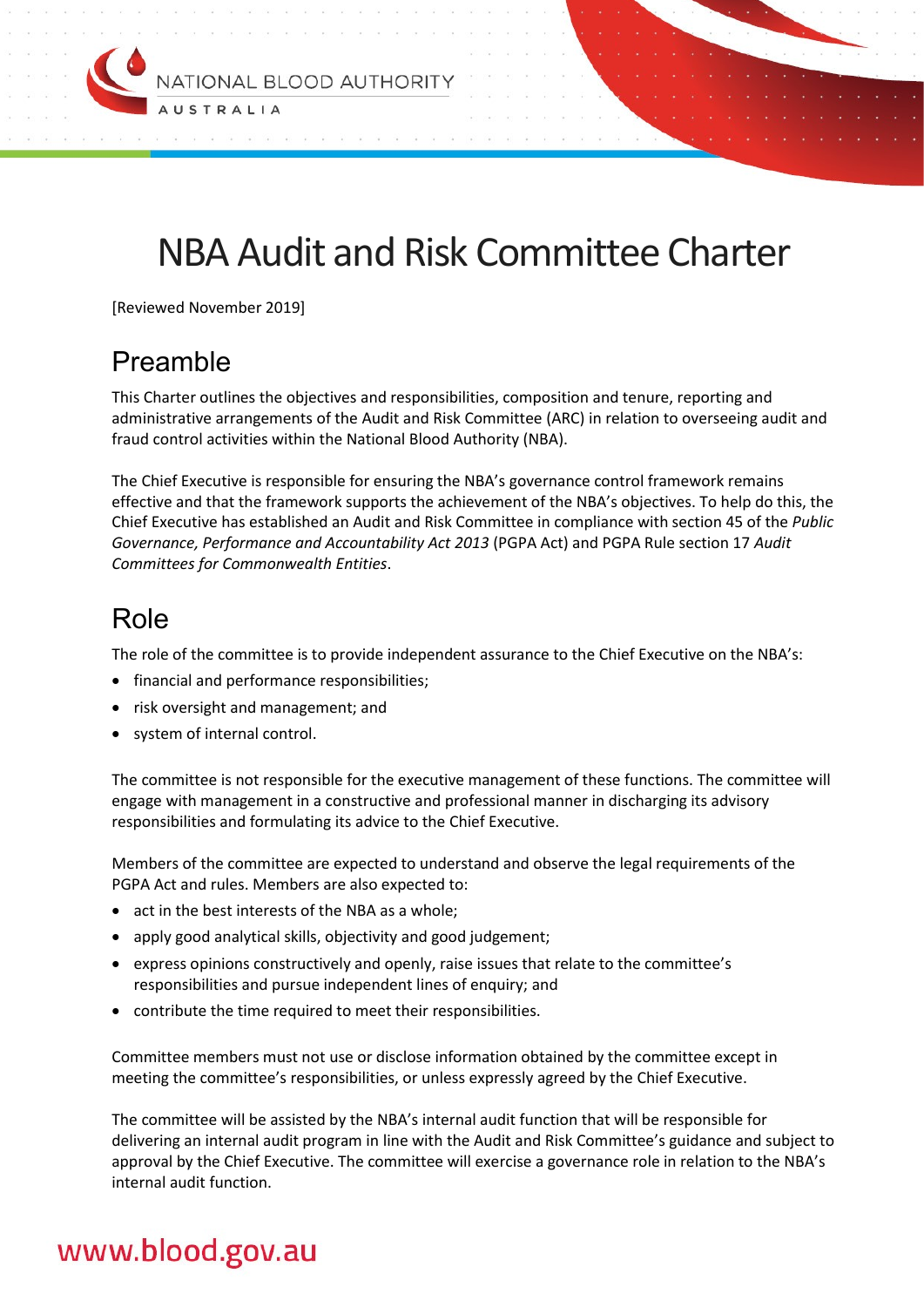# Authority

The Chief Executive authorises the committee, in accordance with its role and responsibilities, to:

- obtain any information it needs from any employee or external party (subject to any legal obligation to protect information);
- discuss any matters with the external auditor, or other external parties (subject to confidentiality considerations);
- request the attendance of any employee, including the Chief Executive, at committee meetings; and
- obtain legal or other professional advice, as considered necessary to fulfil its role, at the NBA's expense, subject to approval by the Chief Executive, or delegate.

# Membership

- The Audit Committee comprises at least three but no more than four members, appointed by the Chief Executive following consultation with the Board.
- The Chief Executive will appoint the Chair of the Committee in consultation with the Board.
- The Chair will be an independent member.
- There will be a representative of the Board on the Committee.
- The Chief Executive, Deputy Chief Executives, Chief Finance Officer, ANAO, internal auditors and appropriate NBA staff may be invited to attend each Committee meeting or portion thereof as 'participating observers' as determined by the Chair, but will not be members of the committee. They will not have a vote in resolving issues before the Committee.
- Committee members, taken collectively, will have a broad range of skills and experience relevant to the operations of the NBA. At least one member of the committee will have accounting or related financial management experience, with an understanding of accounting and auditing standards in a public sector environment.
- Committee members will be appointed for an initial period not exceeding three years after which they will be eligible for re-appointment as determined by the Chief Executive.

# Functions

# **Financial reporting**

- Review the financial statements and provide advice to the Chief Executive (including recommending their signing by the Chief Executive). In particular the committee will review:
	- a) the NBA's compliance with accounting standards, including an assessment of the appropriateness of accounting policies and disclosures
	- b) areas of significant judgement and financial statement balances that require estimation
	- c) any significant changes to accounting policies and practices (by May each year)
	- d) significant or unusual transactions not covered by b) or c) above
	- e) sign-off by NBA management in relation to the quality of the financial statements, internal controls and compliance, and
	- f) whether appropriate management action has been taken in response to any issues raised by the ANAO, including financial statement adjustments or revised disclosures.
- Act as a forum for communication between the NBA management and the ANAO.
- Review the processes in place designed to ensure that financial information included in the NBA's annual report is consistent with the signed financial statements.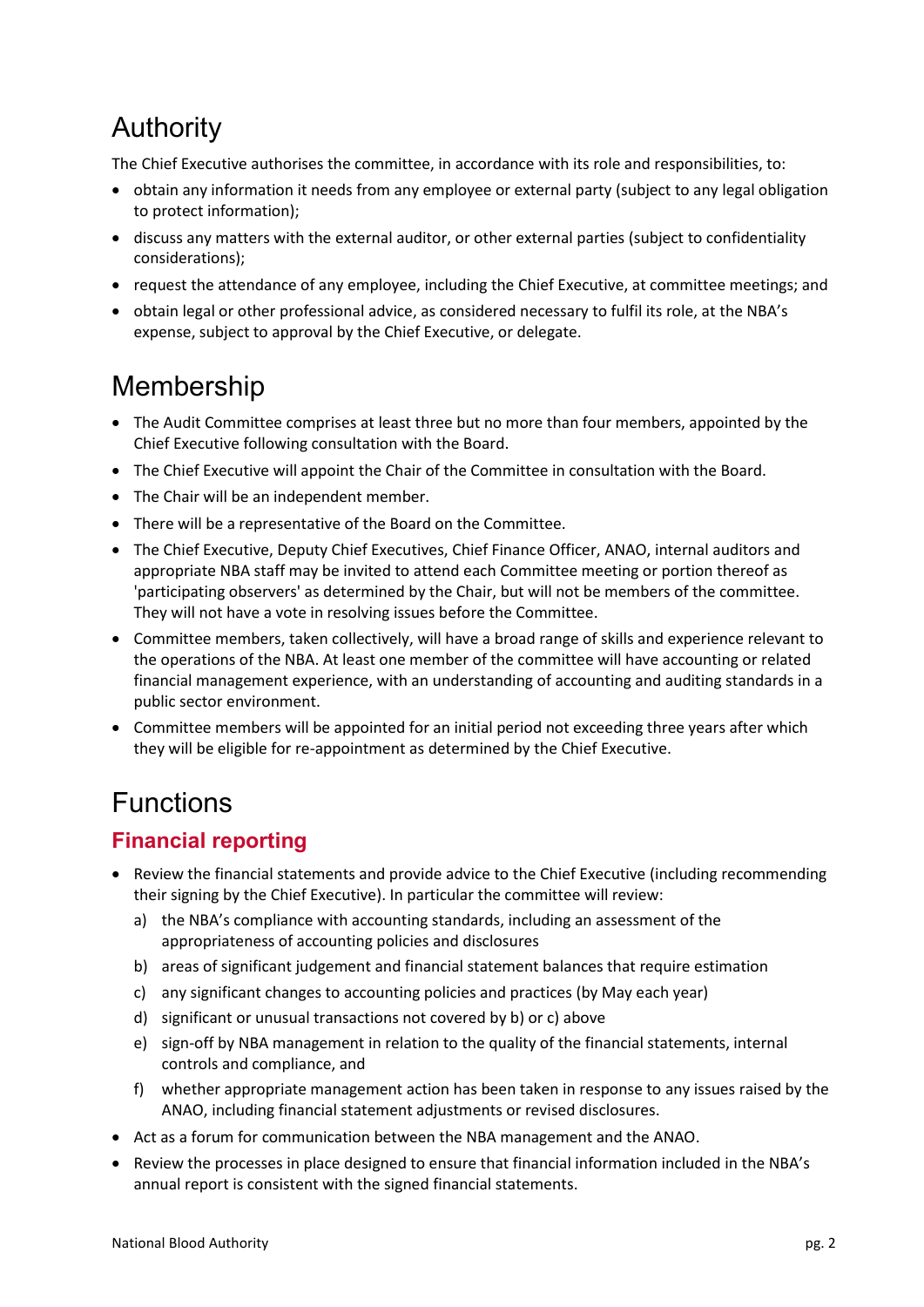- Discuss with the ANAO the auditor's judgements about the adequacy of the NBA's accounting policies and the quality of the NBA's processes for the preparation of the NBA's financial statements.
- Review the NBA's financial outcome at each meeting.
- Review the "NMF Investment Report" at each meeting.

### **Performance reporting**

- Review the NBA's systems and procedures for developing, measuring and reporting the NBA's performance measures that are used to assess the achievement of the objectives of the NBA's programs and its own operations.
- Review the framework for the selection of key performance indicators and other performance measures.
- Advise the NBA on the preparation and review of the entity's annual performance statement.
- Form a view on how the NBA should measure its performance, and how these measures can be weaved into an effective performance story, and advise the NBA accordingly.
- Review the proposed reporting of the NBA's performance to ensure it is consistent with the NBA's reported financial information.
- Satisfy itself that appropriate records of performance are maintained by the NBA.
- Satisfy itself of the appropriateness of the accountable authority's performance reporting environment consistent with the PGPA Rules.

# **Systems of risk oversight and management**

- Review the NBA's risk management framework and associated procedures to ensure that the NBA's Financial, Information and Communication Technology (ICT) and Business Risks are appropriately identified and managed.
- Satisfy itself that a sound approach has been followed in managing the NBA's major risks including those associated with individual projects, program implementation, and activities.
- Satisfy itself that management has assessed the impact of the NBA's risk management framework on the NBA's control environment, and insurance arrangements.
- Review the process of developing and implementing the NBA's fraud control arrangements and satisfy itself that the NBA has appropriate processes and systems in place to detect, capture and effectively respond to fraud risks.
- Review reports on fraud from management that outline any significant or systemic allegations of fraud, the status of any ongoing investigations and any changes to identified fraud risk in the NBA.

# **System of internal control**

#### **Internal control framework**

- Review whether management's approach to maintaining an effective internal control framework, including in relation to functions performed by external parties such as contractors and advisers, is sound and effective.
- Review whether management has in place relevant policies and procedures, including Accountable Authority Instructions or their equivalent, and that these are periodically reviewed and updated.
- Satisfy itself that appropriate processes are in place to periodically assess whether key policies and procedures are complied with.
- Satisfy itself that management periodically assesses the adequacy of the NBA's information security infrastructure.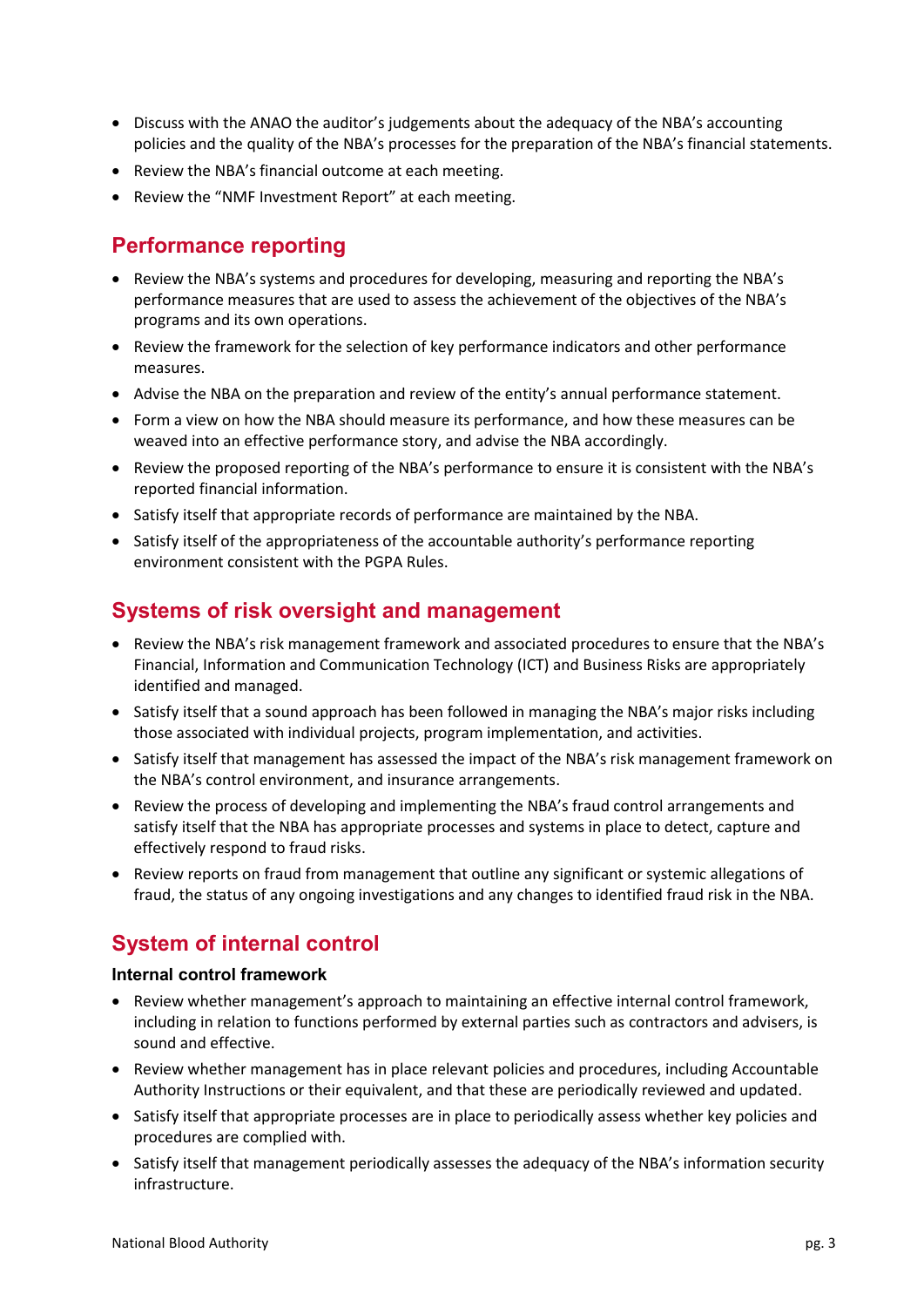#### **Delegations**

• Review whether appropriate policies and associated procedures are in place for the management and exercise of delegations and authorisations.

#### **Business continuity management**

• Satisfy itself that a sound approach has been followed in establishing the NBA's business continuity planning arrangements, including whether business continuity and disaster recovery plans have been periodically updated and tested.

#### **Ethical and lawful behaviour**

 Assess whether management has taken steps to embed a culture that promotes the proper use of Commonwealth resources and is committed to ethical and lawful behaviour.

#### **Internal Audit**

- Review the proposed internal audit coverage, ensure the coverage takes into account the NBA's key risks, and recommend approval of the Annual Work Plan by the Chief Executive.
- Review all audit reports and provide advice to the Chief Executive on significant issues identified in audit reports and recommend action on significant issues raised, including identification and dissemination of good practice.

#### **Legislative and policy compliance**

- Review the effectiveness of the system for monitoring the NBA's compliance with those laws, regulations and associated government policies with which the NBA must comply.
- Determine whether management has appropriately considered legal and compliance risks as part of the NBA's risk management plan.
- Provide advice to the Chief Executive regarding the issue of the NBA's annual Compliance Report, or equivalent report.

# Other functions

# **Internal audit**

- Advise the Chief Executive on the adequacy of internal audit resources, or budget, to carry out its responsibilities, including completion of the approved internal audit work plan.
- Coordinate the audit programs conducted by internal audit and other assurance functions.
- Monitor management's implementation of internal audit recommendations.
- Periodically review the performance of internal audit, and report the results to the Chief Executive.
- Provide advice to the Chief Executive on the appointment of the outsourced internal auditor.
- Meet privately with the internal auditors at least once per year.

### **Governance arrangements**

• Periodically review the NBA's governance arrangements or elements of the arrangements as determined by the Chief Executive and suggest improvements, where appropriate, to the Chief Executive.

# Engagement with the ANAO

In undertaking its role, the committee will engage with the ANAO, as the NBA's external auditor, in relation to the ANAO's financial statement and performance audit coverage. In particular, the committee will: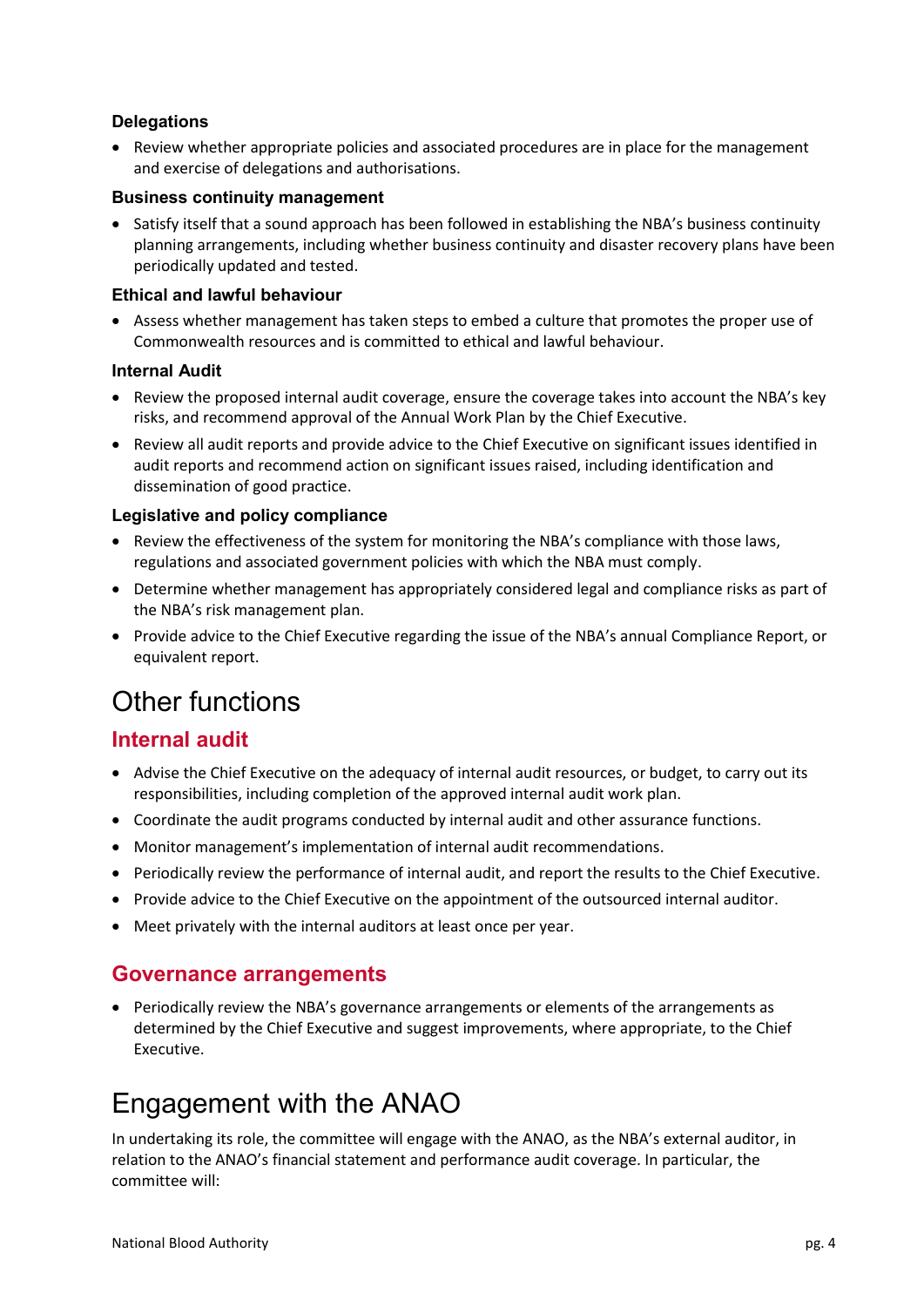- Provide input on planned ANAO financial statement and performance audit coverage
- Monitor management's responses to all ANAO financial statement management letters and performance audit reports, including the implementation of audit recommendations
- Provide advice to the Chief Executive on action to be taken on significant issues raised in relevant ANAO reports or better practice guides; and
- Meet privately with the ANAO at least once per year.

# Annual Work Plan

The committee will prepare a work plan that outlines the activities to be undertaken to achieve the committee's functions.

# Reporting

The committee will, as often as necessary, and at least once a year, report to the Chief Executive on its operation and activities during the year and to confirm to the Chief Executive that all functions outlined in this charter have been satisfactorily addressed.

The Chief Executive shall provide an appropriate report to the Board on the outcomes of each meeting.

When the Chief Executive is not in attendance at the meeting, the Chair of the committee will report to the Chief Executive on its operations and activities and when requested provide detailed recommendations to the Chief Executive on operational improvements.

The committee may, at any time, report to the Chief Executive any other matter it deems of sufficient importance to do so. In addition, at any time an individual committee member may request a meeting with the Chief Executive.

# Administrative arrangements

### **Meetings**

The committee will meet not less than three (3) times a year and may be held more frequently as required. One or more special meetings may be held to review the NBA's annual financial statements and performance statements or to meet other specific responsibilities of the committee.

The Chair is required to call a meeting if asked to do so by the Chief Executive, and decide if a meeting is required if requested by another member, internal audit or the ANAO.

# **Planning**

The committee will develop a forward meeting schedule that includes the dates, location, and proposed agenda items for each meeting for the forthcoming year, and that covers all the functions outlined in this charter.

### **Quorum**

A quorum will consist of at least two committee members. Meetings can be held in person, by telephone or by video conference.

# **Secretariat**

The Chief Executive, in consultation with the committee, will appoint a person to provide secretariat support to the committee. The secretariat will ensure: